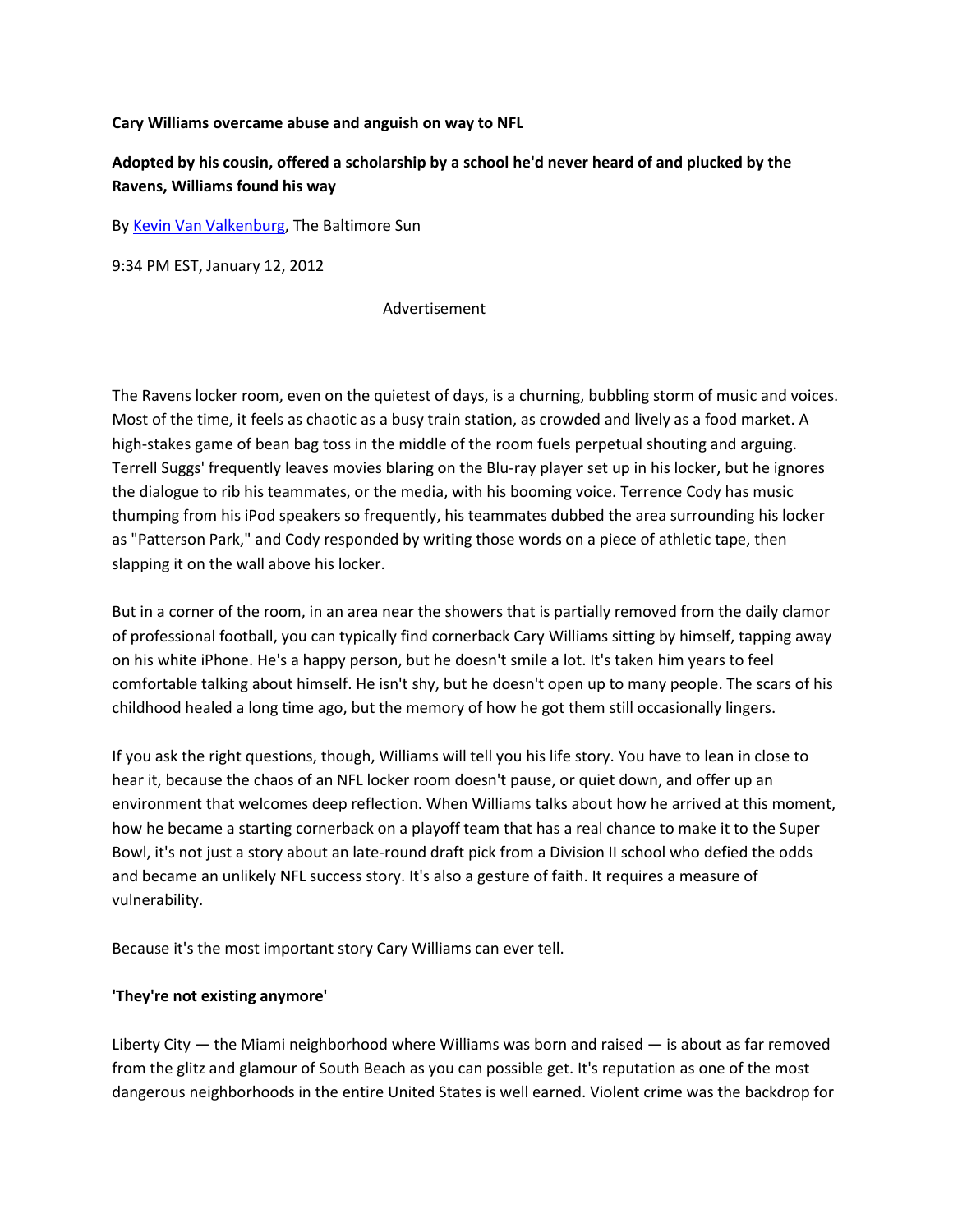much of Williams' childhood. Poverty and drugs were almost impossible to escape. People would argue in the streets, someone would get killed, a funeral would be held, and a few days later, the cycle would repeat itself. Gunshots were sprinkled throughout the soundtrack of Williams' childhood.

"People would get shot a lot," Williams said. "A lot of my teammates growing up, they're not existing anymore. They're dead."

Williams' father, Cary Williams Sr., was determined to do whatever it would take to keep his two sons alive, to keep them from joining a gang, but the burden was enormous. Both father and son agree on this much, even to this day. Williams' mother was diagnosed with schizophrenia when her two sons were very young, and Williams estimates he and his younger brother Ronald lived with her for no more than 10 months throughout their lives. They would visit her every time she checked into a mental hospital, always hoping and praying that this time, someone would help her get better. Those prayers were never answered.

"Every time she'd have one of her spells, she'd go into the mental asylum," Williams said. "That was the majority of my life. We'd go to different mental asylums and see her when she wasn't in the best condition. I felt like I didn't have a mother to a degree, because we didn't have a mother-son relationship. I loved her, but we were never able to sit down and have a real conversation, a heart-toheart. It hurts me every single day when I think about it."

Cary Williams Sr. will admit, right up front, that he struggled to keep his head above water as a single father. He was confused, overwhelmed, and occasionally angry. He was too proud, he says now, to ask for help. At some point, he told himself the most important thing he could do for his sons was keep them away from drugs, and keep them alive. He had been a high school track star growing up in Dade County in the 1970s, and Cary and his brother never tired of hearing the neighborhood urban legend about the day their father outran a car in a street race. Sports, Williams Sr. believed, provided the only chance he had.

"I wasn't a perfect parent, but I always put my sons first," Williams said. "Cary was such a competitive kid, even when he was 5-years old. I always had him play with kids older than him because you could just look at him and see he had that fire burning inside him."

Sports were structured. Sports were simple. Williams and his brother were enrolled in the local football league at an early age, and he has distinct memories of pretending to be Ray Lewis during a game with his friends. The economic realities of Williams' life were far more complicated. They frequently had to move because they fell behind on rent. At one point, Williams remembers his father having to ride a bike everywhere because he no longer had a car. He and Ronald were expected to make their own dinners because there was never a time in Williams' childhood that he can recall when his father wasn't working at least two jobs. He worked as a security guard for various hotels, and, for a time, at the Miami Herald newspaper. There were plenty of nights when Williams Sr. would beg his bosses at the hotel's front desk to let his two boys sleep in an empty room while he worked, because otherwise, he'd have to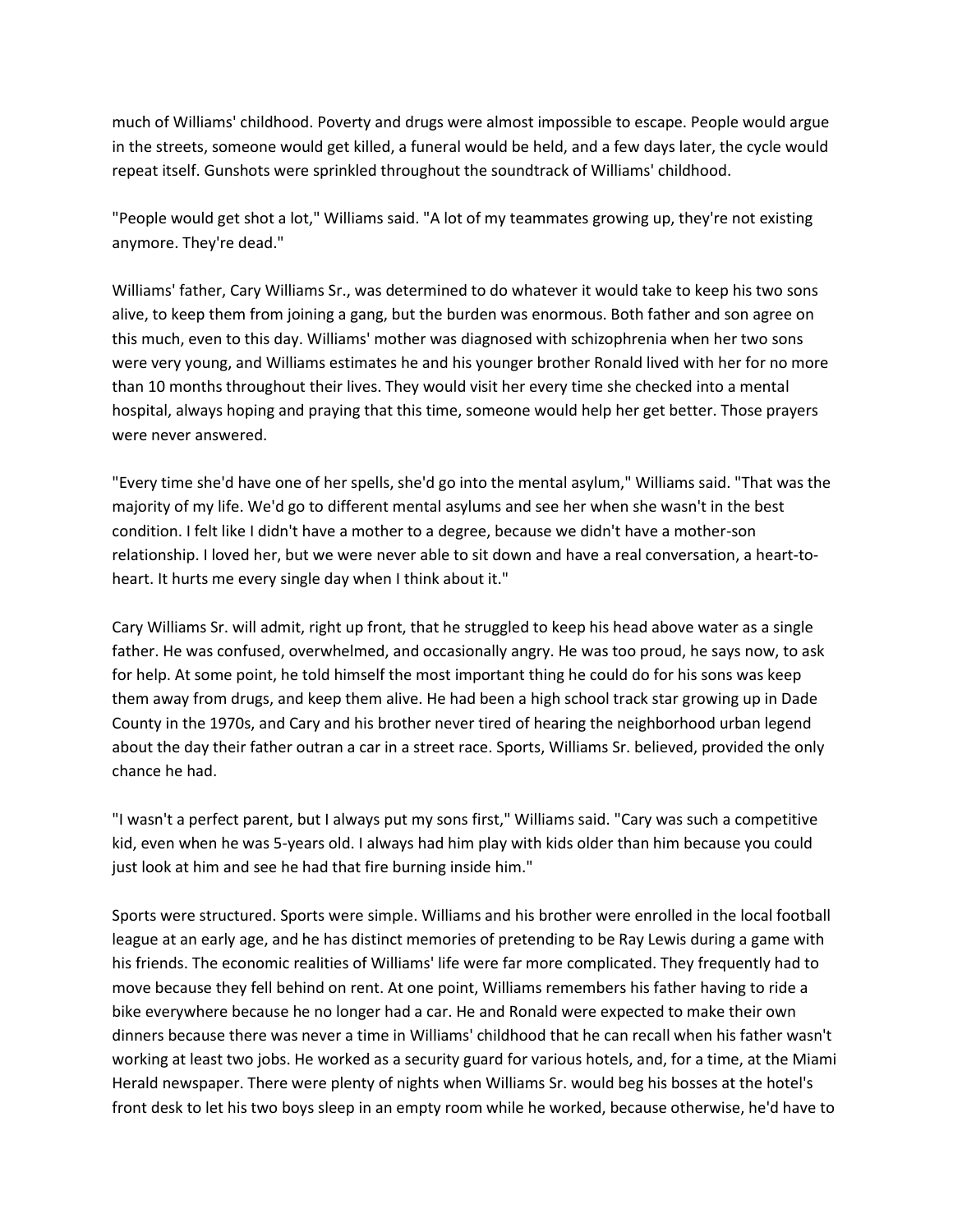leave them alone at home.

"He always kept us in the latest sports gear, and we'd shop at thrift stores for clothes," Williams said. "He would say 'Nothing is going to be given to us, so you can't take anything for granted.' That helped me in sports and it helped me in life. He was a good guy, and he wasn't stupid. It just so happened that it was too hard for him to do those things for us."

### **Hurt, but saved**

Williams can't remember exactly when his father started abusing him and his brother. The passage of time has sanded down the rough edges of his memories. His father had always been a stern disciplinarian, someone who struggled to control his temper. But at some point, roughly around the time Williams was 9 years old and Ronald was 7, the hitting started to get worse. Williams, a A-student who was enrolled in several gifted programs, started to lash out. He felt like he didn't have anyone he could talk to. His grades plummeted, and he no longer wanted to play sports. One night, he and his brother decided they were going to run away. They spent the night sleeping in a park on one of the coldest nights of the year in Florida.

"My dad wasn't a bad person," Williams said. "He just handled things the wrong way."

It might have continued, but a middle school counselor noticed a series of bruises and cuts on 10-yearold Ronald Williams' body. He was taken to the hospital to be examined, and one of the cuts was so deep you could see the white part of the muscle. When the hospital examined Cary Williams, there was blood soaking through his clothes from a cut on his leg.

Williams isn't sure what would have happened if his cousin, Calvin Golson, hadn't been clued into the situation by someone in the Florida Department of Children and Families. Golson was 25 at he time, and he had never been particularly close with Cary and Ronald because of the age difference. But he was an ordained minister, and he had a job as a social worker. He felt like God had called upon him to offer Cary and Ronald safe harbor. He immediately petitioned a judge to grant him full custody.

"The decision was never tough," Golson said. "I tried not to cry when I saw how beat up they were. They were keeping it hidden. ... Those kids were being beaten to death."

### **A father gone astray**

Cary Williams Sr. has a different view of the way everything unfolded, as you might expect. He admits he got physical with his sons. He admits he made a lot of mistakes as a parent. He does not believe they should have been taken away from him.

"I'm still highly angry," Williams Sr. says. "I still get highly upset sometimes. I felt like, because I was a single father and I wasn't out there running drugs, that the system would help me. I feel like the system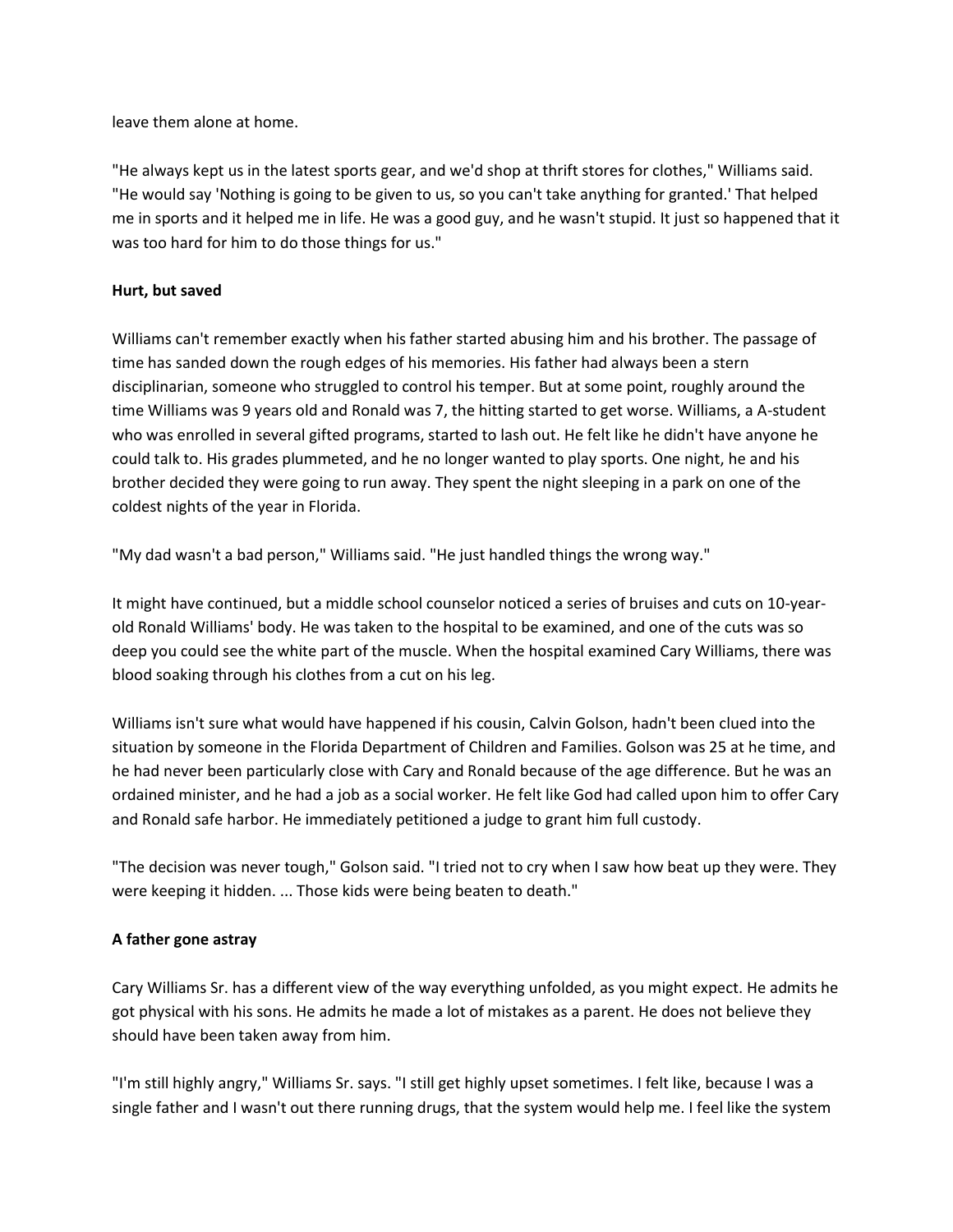let me down. I wasn't asking for much. They had shelter. They had clothes on their back. I was trying to look at the big picture. Looking at only one aspect of the situation instead of seeing what was going on in my neighborhood made me feel like I was an animal. There are people out there using drugs, using women, and you come take my kids? I'm not proud of the way I had to discipline those boys. If I did it over again, I would do things differently. But I did what I had to do to keep them above ground."

It would be a tidy end to this story if Williams' life was suddenly perfect after Golson and his wife became his adoptive parents. But hurt and anger would linger for years in Williams' life.

"The transition was hard," Williams said. "There was a time when I was a rebel, when I didn't want to listen to Calvin because he wasn't my father. I thank God they never wavered, that they always felt like we were special kids. They could have given us back to the government, and they didn't. They cared enough to take us into their own home, even though they were a newlywed couple who had been together for all of three months. They stuck with us and were patient, and they didn't have to do that."

Family counseling, and weekly treks to the African Methodist Episcopal Church on Sundays, helped heal some of Williams' emotional wounds. Whatever rage remained, he tried to channel into sports.

"He was such a good baseball player, people started calling him Junior after Ken Griffey Jr.," Golson said. "When he was 13 years old, he ended up playing on a baseball team for 16-year-olds. People were always saying 'This kid is going to go to the majors!' He was a great basketball player as well, but he always told people he was going to play in the NFL."

Williams' skills as a cornerback were obvious when he got to high school. He grew to be 6-foot-1, and he was fast and could change directions gracefully, but attending three different high schools in three years scared away a lot of recruiters. After his junior year, he was caught using a false address so he could attend a better public school in Coral Gables, and was told he needed to return to Chaminade High School Hollywood, Fla. Even then, it was a long trip.

"I had to take a bus at 5:30 a.m. just to catch another bus so I could go get to school," he said.

His senior year, no one would throw the ball to his side of the field, and he had only one interception. Florida State defensive coordinator Chuck Amato told Golson he really wanted to offer Williams a scholarship, but he'd just received a commitment from Antonio Cromartie, and didn't have another that he could offer. Williams said his father, who he had intermittent contact with, talked him out of accepting a scholarship offer to N.C. State, convinced the University of Miami would eventually show interest. Miami never made an offer.

Williams picked Fordham University from the offers that remained, but it was never a great fit. Frustration and bitterness from his childhood bubbled up every time a coach barked at him. It opened up old scars he thought had faded. He was clearly one of the most talented players on the team, but he got in a petty argument during practice one day with an assistant coach over why he had to take his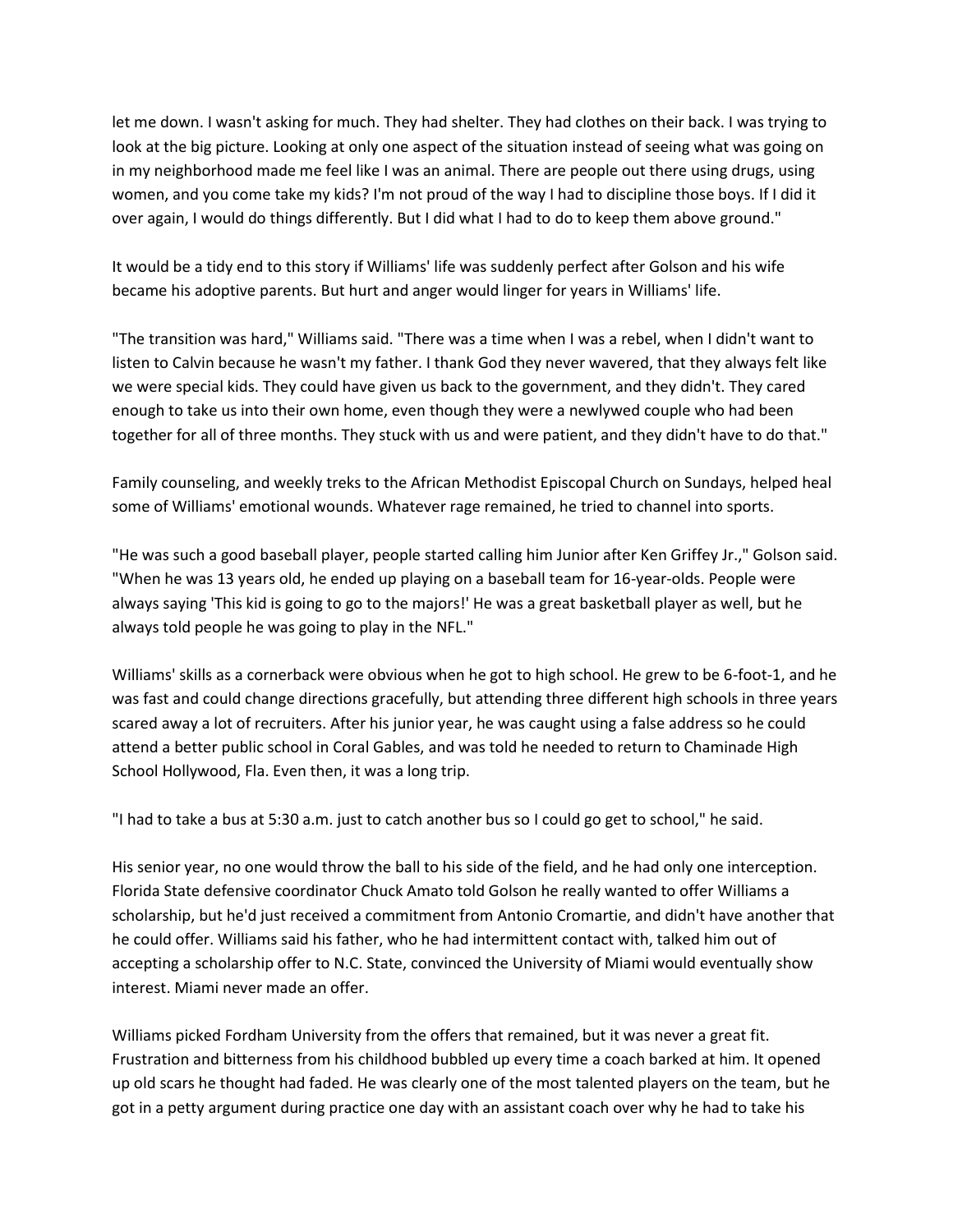helmet off on a freezing cold day. Fordham suspended him, and at the end of the year decided his attitude was so toxic they booted him off the team.

"It was a good learning experience for me because I had to learn to shut my mouth, regardless of how I felt about the situation," Williams said. "I was one of those guys who didn't care about anyone's feelings but my own, and it was just a selfish attitude."

### **Football exile**

He moved home to Florida, and moved back in with the Golsons. He struggled with depression, and eventually took a job working for DirectTV. He worked with the company for nearly a year, taking calls in the call center or going out in the field and installing satellite dishes. Williams might be the only cornerback in the NFL who has not only installed the league's Sunday Ticket package at a customer's house, but also appeared on that same satellite dish years later.

"It was a humbling experience," Williams said. "It was not one of the best situations for me. I wasn't in the best shape mentally. It was a hard transition. I knew in my heart of hearts, the negative stuff wasn't me. That wasn't a part of my personality I wanted to show. I knew I had to change. I was a hurt kid, trying to deal with a lot of stuff. But I knew it wasn't my destiny to be sitting at home working for DirectTV."

Washburn, a tiny Division II school in Topeka, Kansas, threw him a lifeline. They called and offered him a scholarship on the condition that he redshirt his first year, and he accepted it sight unseen. He knew it was the last chance he was going get to be the football player he wanted to be. He spent two years dominating the competition, intercepting virtually "every pass" thrown his way (he picked off 11 in two years). He left some of that pent-up anger on the football field in Topeka.

Kansas University invited him to attend their Pro Day, and after a strong showing, the Tennessee Titans took a flyer on him in the seventh round with the 229th pick. He spent a season and a half in the NFL's version of limbo, bouncing back and forth between the practice squad and the active roster. The Ravens director of pro personnel, Vince Newsome, had always been a fan of Williams size and speed, and he figured at the very least, Williams could be a good special teams player. The Ravens snatched him off the Titans practice squad, intrigued by the prospect of molding him further.

"I didn't even know the Ravens were interested in me," Williams said. "In Tennessee, I had been off the squad, on the squad, then back off, and for them to come in and give me an opportunity was crazy. The day they called, my phone was off. I went to pick it up and saw I had like 12 missed calls."

## **Letting it go**

He kept his head down in Baltimore, worked hard in the weight room and in practice. John Harbaugh told a reporter how impressed he was with how willing Williams was to take advice from the coaches.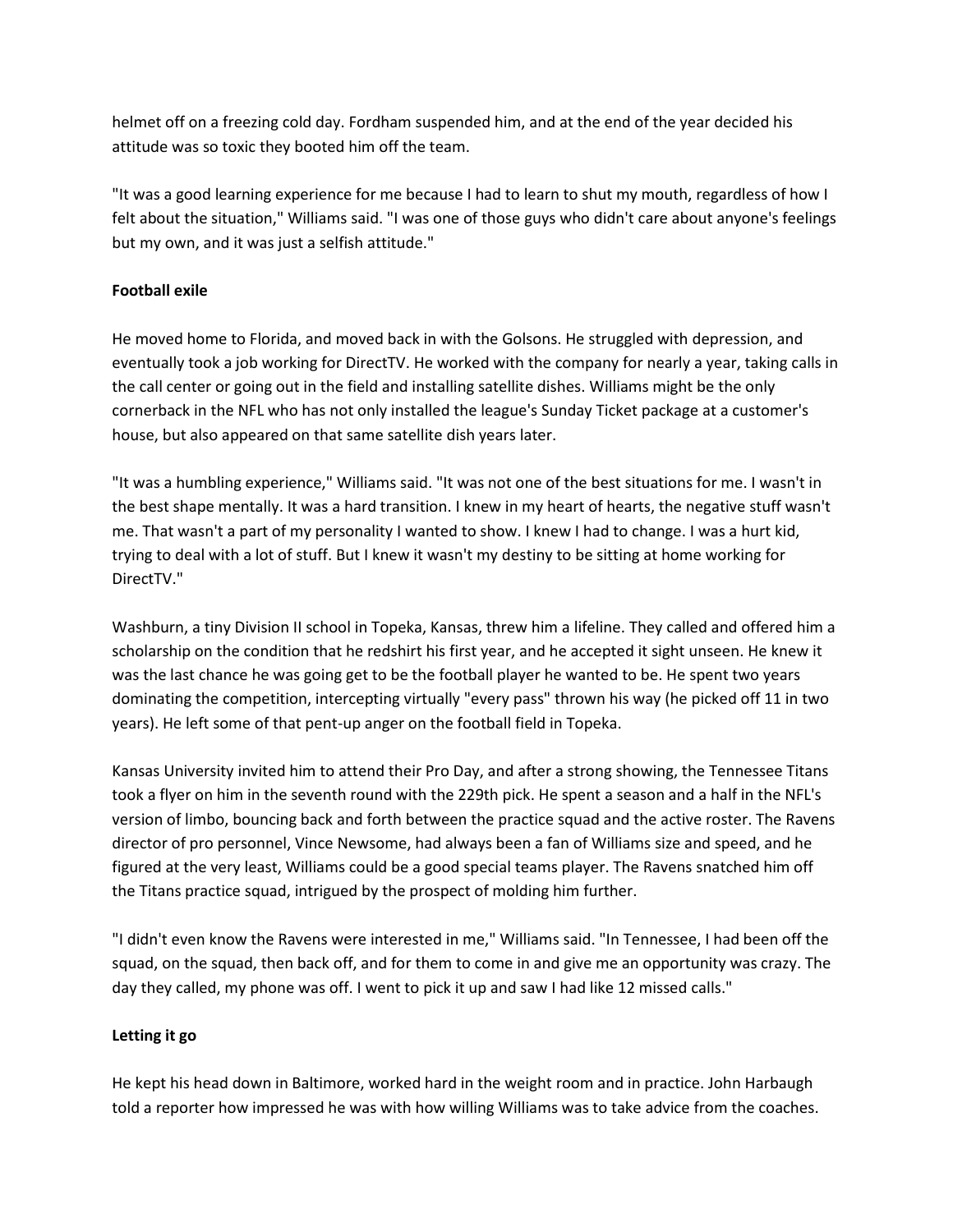Williams called Calvin and Trina constantly to remind them how thankful he was that they came into his life, and to check in their two biological kids, Calvin Jr. and Aryana, who he considered his younger siblings. He didn't share his story with very many people, but one day, he was sitting by himself in the locker room when Ray Lewis walked across the locker room and sat down next to him. They had never really exchanged more than a few pleasantries. Williams kept thinking about the times when he was a kid, pretending to be Ray in the park with his friends.

Lewis wanted Williams to know something. He too had been physically abused as a child. By his step father. And there was a time when he was hurt and angry, but putting his faith in God helped go away.

"I told him 'All that pain you have, build up your pain to be a better man,'" Lewis said. "Don't build up your pain and let your frustrations come out. That's the testimony. I didn't have the blueprint. My dad didn't give it to me. The only blueprint I had was God's work. That's the lesson you can always carry with you."

During the lockout, Williams traveled to Georgia to speak with his father. They've kept in touch over the years, but their relationship has been understandably complicated. At one point, earlier in his life, Williams had told his father he hated him, and, justified as those words may have been, he wanted to forgive.

"I had to forgive him for what he did," Williams said. "I had to forgive myself too."

He let go of the last bit of anger still inside him. A few months later, he got dressed in the locker room of M&T Bank Stadium and prepared to play the Pittsburgh Steelers as a starting NFL cornerback. When he ran onto the field, Calvin and Trina swelled with pride. They fought back tears as they watched their son — who came to them as a broken boy, so many years ago.

### *[kvanvalkenburg@baltsun.com](mailto:kvanvalkenburg@baltsun.com)*

*twitter.com/kvanvalkenburg*

Cary Williams

Born Dec. 23, 1984 in Hollywood, Fla.

6-foot-1, 182 pounds

3rd year as a pro

Selected in the 7th round (229 overall) of the 2008 draft by the Tennessee Titans

Signed from the Titans' practice squad Nov. 24, 2009